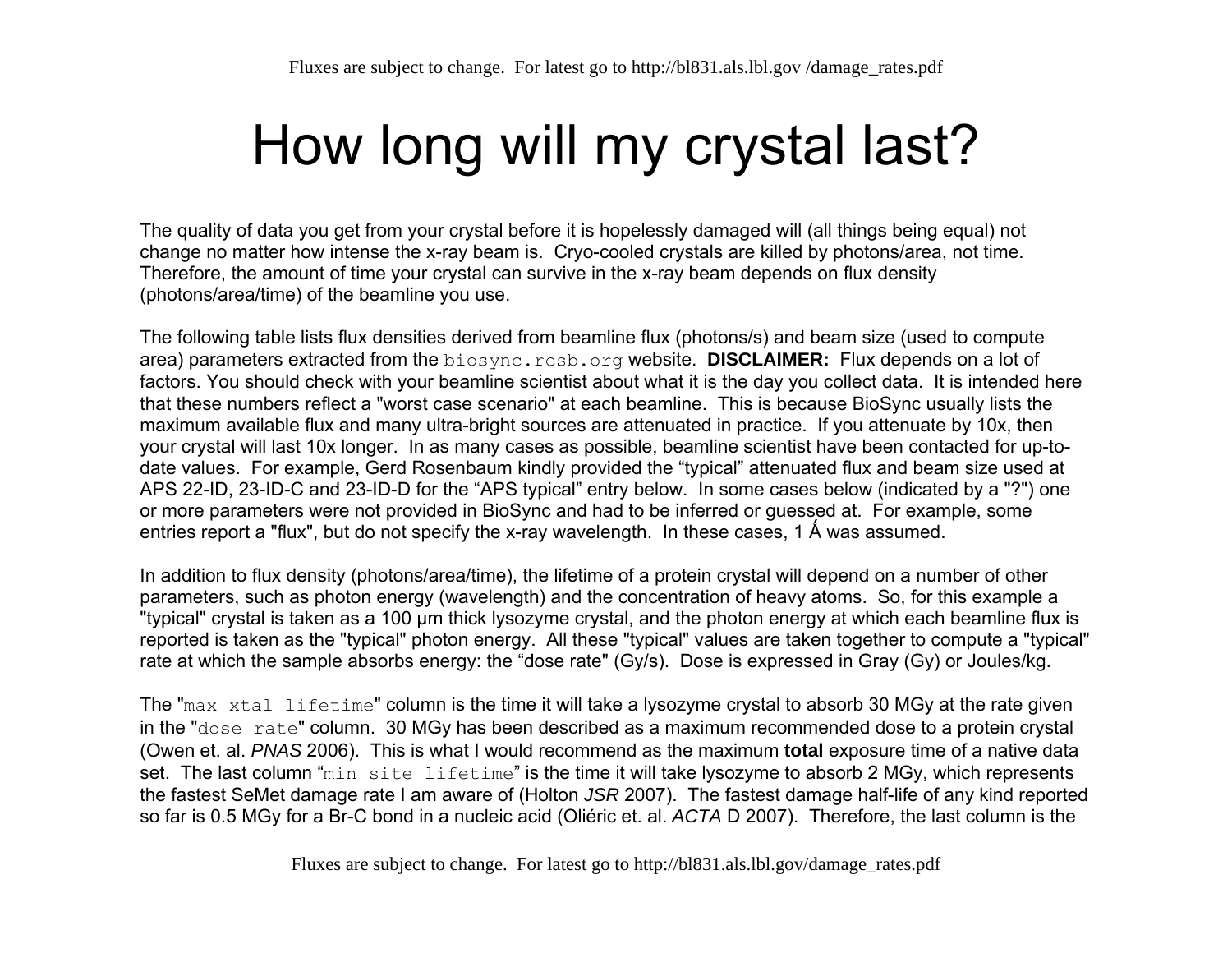maximum **total** exposure time I would recommend for the first complete data set of a SeMet MAD, SAD or multi-SAD experiment (this includes the inverse-beam pass and all wavelengths). This is also an advisable maximum shutter-open time for a native experiment where the chemical integrity of a binding site is important. A second pass with longer exposures is always possible (you can merge it with the first), but you want to make sure you get complete data before the heavy atom sites change and/or before you get bonds breaking in your active site or ligand.

These are guidelines. Real life can be a lot more complicated than this. Some sites decay quickly, and others are quite "robust". Crystal lifetime also depends on your sample composition. For example, 2M KCl instead of 2M NaCl in your solvent channels will cut the lifetime of your crystal roughly in half. A table of commonly-used elements and the concentration that will cut the crystal lifetime in half is listed in the second table below. This table was calculated for the Se edge: 0.9793 Å. Changing the wavelength will change the dose-doubling concentration. As an extreme example, the dose-doubling concentration of Br is 1.5 M at 0.9793 Å ("below the edge") but this will drop to 270 mM at 0.9193 Å ("above the edge"). To calculate how long your particular crystal composition will behave at a particular wavelength, you can use the program RADDOSE (Murray et.al. *J. Apl. Cr.* 2004).

Radiation damage can get complicated, but, in general, the "lethal dose" for any two crystals of the same protein in the same buffer that are cooled under the same conditions at shot at the same wavelength … will be the same. This means that as you move from beamline to beamline or attenuate a given beamline, the lifetime of your crystals will be inversely proportional to photons/um<sup>2</sup>/s. You should bear these differences in mind when planning your experiments.

| source model |                       | optic |       |           | flux beamsize flux density                        | dose max xtal min site |       |
|--------------|-----------------------|-------|-------|-----------|---------------------------------------------------|------------------------|-------|
|              |                       |       | ph/s  | μm        | $ph/\mu m^2/s$ rate lifetime lifetime             |                        |       |
| home         | RU-200                | Yale  |       | 1.5e8 300 | $2.1e+03$ 4.3 Gy/s                                | 81 d                   | 5.4 d |
| home         | RU-200                | blue  | 3.2e7 |           | $100 \t 4.1e+03 \t 8.26 \t Gy/s$                  | 42 d                   | 67 h  |
| home         | $\text{FR}-\text{E}$  | Cu    | 9.8e8 |           | 100 $1.2e+05$ 253 Gy/s                            | 33 h                   | 2.2h  |
| home         | $\text{FR}-\text{E}+$ | Cu    | 1.2e9 | 100       | $1.5e+05$ 310 Gy/s                                | 27 h 1.8 h             |       |
| source       | model                 | optic |       |           | flux beamsize flux density dose max xtal min site |                        |       |
|              |                       |       | ph/s  | µm        | $ph/\mu m^2/s$ rate lifetime lifetime             |                        |       |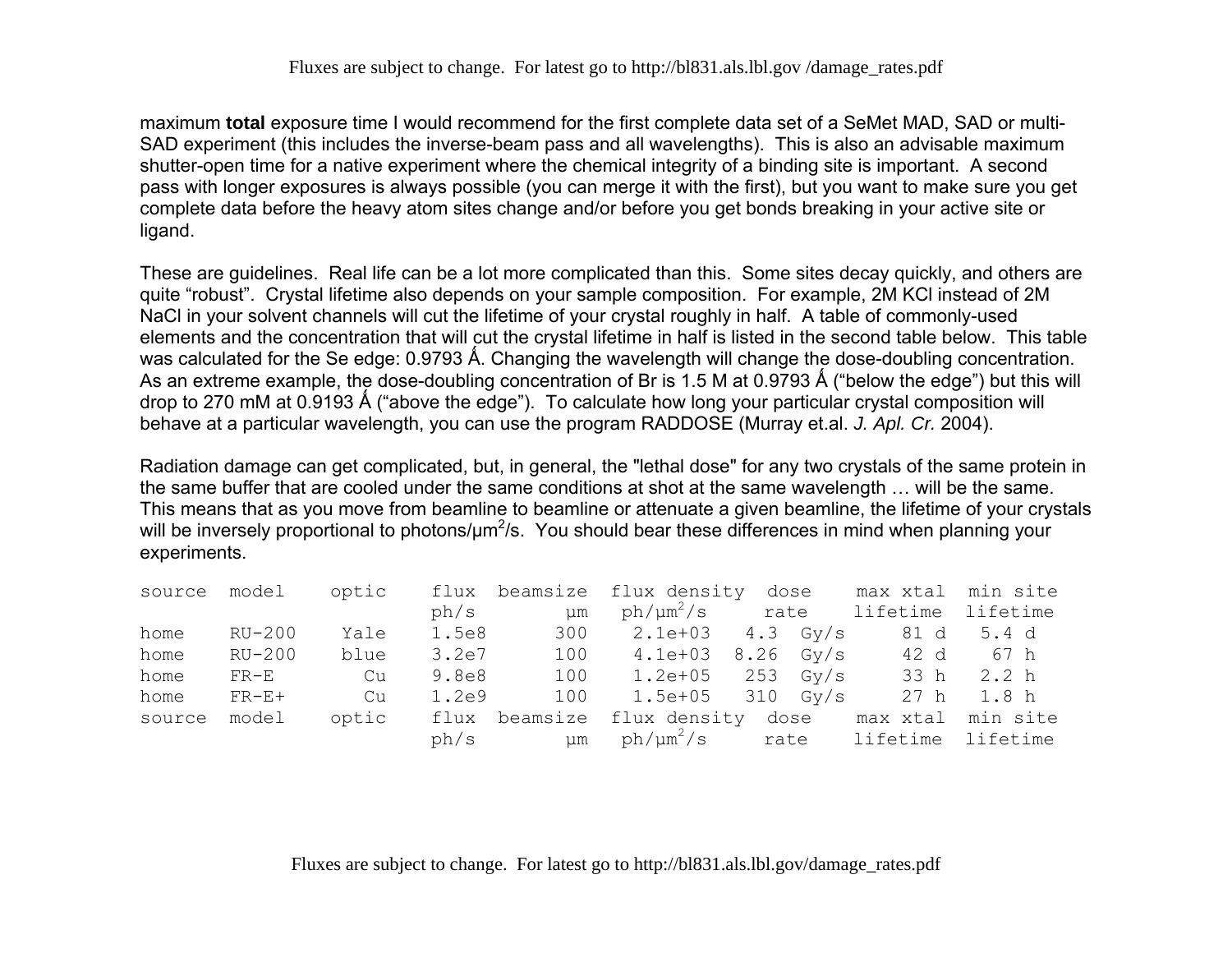| synch      | line           | type    | flux   | beamsize      | flux density   |     | dose         | max xtal        | min site |
|------------|----------------|---------|--------|---------------|----------------|-----|--------------|-----------------|----------|
|            |                |         | ph/s   | μm            | $ph/\mu m^2/s$ |     | rate         | lifetime        | lifetime |
| <b>ALS</b> | 4.2.2          | MAD     | 1e12   | 75x80         | $1.7e + 08$    |     | $124$ kGy/s  | 4 m             | 16s      |
| <b>ALS</b> | 5.0.1          | mono    | 2e11   | 100           | $2.5e + 07$    |     | 13 kGy/s     | 39 m            | 2.6 m    |
| ALS        | 5.0.2          | MAD     | 1.5e12 | 100           | $1.5e + 08$    |     | 76.3 kGy/s   | 6.6 m           | 26s      |
| <b>ALS</b> | 5.0.3          | mono    | 3e11   | 100           | $3.8e + 07$    |     | $19.4$ kGy/s | $26$ m          | 1.7 m    |
| <b>ALS</b> | 8.2.1          | MAD     | 3.5e11 | 100           | $4.5e + 07$    |     | $22.7$ kGy/s | 22 m            | 88 s     |
| ALS        | 8.2.2          | MAD     | 3.5e11 | 100           | $4.5e + 07$    |     | $22.7$ kGy/s | 22 m            | 88 s     |
| <b>ALS</b> | 8.3.1          | MAD     | 9e11   | 70            | $2.3e + 08$    |     | 119 kGy/s    | 4.2 m           | 17 s     |
| <b>ALS</b> | 8.3.1          | typical | 6e11   | 70            | $1.6e + 08$    |     | $115$ kGy/s  | 4.3 m           | 17 s     |
| ALS        | 12.3.1         | MAD     | 2e11   | 65x90         | $3.4e+07$      |     | $17.4$ kGy/s | 29 m            | 1.9 m    |
| ALS        | 12.3.1         | МL      | 4.0e13 | 65x90         | $6.8e + 09$    |     | $6.89$ MGy/s | 4.4 s           | 0.29 s   |
| APS        | "typical"      | MAD     | 1.5e12 | 80            | $2.3e + 08$    |     | $119$ kGy/s  | 4.2 m           | 17 s     |
| APS        | 19-ID-attn MAD |         | 5.5e11 | 100x100       | $5.5e + 07$    |     | $28$ kGy/s   | 18 m            | 71 s     |
| APS        | $8 - BM$       | MAD     | 1e11   | 200           | $2.5e + 06$    |     | $1.27$ kGy/s | 6.6h            | 26 m     |
| APS        | $14 - BM - C$  | mono    | 5.8e10 | 200           | $1.4e + 06$    | 738 | Gy/s         | 11 <sub>h</sub> | 45 m     |
| APS        | $14 - BM - D$  | MAD     | 3.3e9  | 200           | $8.2e + 04$    | 42  | Gy/s         | 8.3 d           | 13 h     |
| APS        | $14-TD-B$      | MAD     | 6.0e10 | 200           | $1.5e + 06$    | 763 | Gy/s         | 11 h            | 44 m     |
| APS        | $17 - BM$      | MAD     | 1.1e11 | 200           | $2.8e + 06$    |     | $1.4$ kGy/s  | 6<br>h          | 24 m     |
| APS        | $17 - BM$      | MAD     | 1.0e12 | 100           | $1.0e + 08$    |     | $50.7$ kGy/s | 9.9 m           | 39s      |
| APS        | $17 - ID$      | MAD     | 2.3e11 | 200           | $5.8e + 06$    |     | $2.93$ kGy/s | 2.8h            | 11 m     |
| APS        | $19 - BM$      | MAD     | 2.0e11 | 70x60         | $4.8e + 07$    |     | $24.2$ kGy/s | 21 m            | 83 s     |
| APS        | $22 - BM$      | MAD     | 7e12   | 80x40         | $2.2e + 09$    |     | $1.23$ MGy/s | 24 s            | 1.6 s    |
| APS        | $23-TD-B$      | MAD     | 1e13   | 75x25         | $5.3e + 09$    |     | $3.01$ MGy/s | 10 s            | 0.66 s   |
| APS        | $24-TD-C$      | MAD     | 1.3e13 | 20x60         | $1.1e + 10$    |     | $5.23$ MGy/s | 5.7 s           | 0.38 s   |
| APS        | $24 - ID - E$  | MAD     | 0.5e13 | 20x100        | $2.5e + 09$    |     | $1.19$ MGy/s | 25 s            | 1.7 s    |
| APS        | $31 - ID$      | MAD     | 2e12   | 70            | $4.1e+08$      |     | $194$ kGy/s  | 2.6 m           | 10 s     |
| synch      | line           | type    |        | flux beamsize | flux density   |     | dose         | max xtal        | min site |
|            |                |         | ph/s   | μm            | $ph/\mu m^2/s$ |     | rate         | lifetime        | lifetime |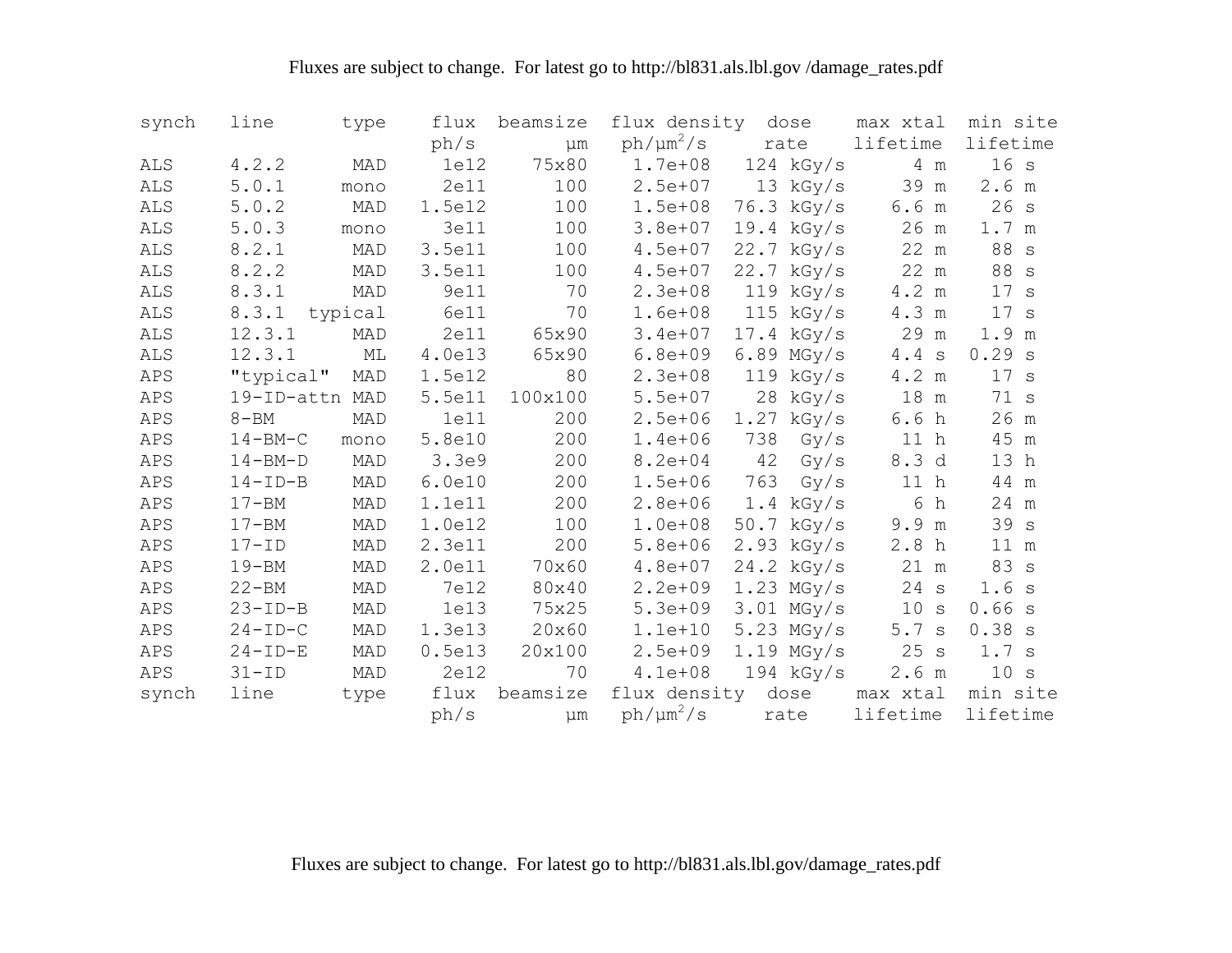| synch                        | line        | type  | flux    | beamsize | flux density   |      | dose         | max xtal         | min site         |
|------------------------------|-------------|-------|---------|----------|----------------|------|--------------|------------------|------------------|
|                              |             |       | ph/s    | μm       | $ph/\mu m^2/s$ |      | rate         | lifetime         | lifetime         |
| CAMD                         | GCPCC       | MAD   | 5.0e9   | 200      | $1.2e + 05$    | 179  | Gy/s         | 47 h             | 3.1 <sub>h</sub> |
| CHESS                        | A1          | mono  | 1.23e11 | 100      | $1.6e + 07$    | 7.44 | kGy/s        | 67 m             | 4.5 m            |
| CHESS                        | F1          | mono  | 1.21e11 | 100      | $1.5e + 07$    | 5.98 | kGy/s        | 84 m             | 5.6 m            |
| CHESS                        | F1          | micro | 2.8e10  | 18       | $1.1e + 08$    | 42.7 | kGy/s        | 12 m             | 47 s             |
| CHESS                        | $\rm F2$    | MAD   | 1.91e10 | 150      | $1.1e + 06$    | 514  | Gy/s         | 16 h             | 65 m             |
| <b>NSLS</b>                  | X3A         | MAD   | 2.4e10  | 200      | $6.0e + 05$    | 305  | Gy/s         | 27 h             | 1.8h             |
| <b>NSLS</b>                  | X4A         | MAD   | 2.0e10  | 200      | $5.0e + 05$    | 254  | Gy/s         | 33 h             | 2.2 <sub>h</sub> |
| <b>NSLS</b>                  | X8C         | MAD   | 1.1e10  | 200      | $2.8e + 05$    | 140  | Gy/s         | 60 h             | 4 $h$            |
| NSLS                         | X9A         | MAD   | 2.4e10? | 200      | $6.0e + 05$    | 285  | Gy/s         | 29 h             | 1.9 <sub>h</sub> |
| <b>NSLS</b>                  | X9B         | MAD   | 2.4e10? | 200      | $6.0e + 05$    | 285  | Gy/s         | 29 h             | 1.9h             |
| <b>NSLS</b>                  | X12B        | MAD   | 2.0e10  | 200      | $5.0e + 05$    | 254  | Gy/s         | 33 h             | 2.2 <sub>h</sub> |
| NSLS                         | X12C        | MAD   | 2.0e10  | 200      | $5.0e + 05$    | 254  | Gy/s         | 33 h             | 2.2 <sub>h</sub> |
| NSLS                         | X25         | MAD   | 2.4e11  | 100      | $2.4e+07$      | 16.5 | kGy/s        | 30 m             | 2 m              |
| NSLS                         | <b>X26C</b> | MAD   | 2.0e10  | 200      | $5.0e + 05$    | 344  | Gy/s         | 24 h             | 97 m             |
| $\ensuremath{\mathsf{NSLS}}$ | X29A        | MAD   | 2.9e11  | 100      | $2.9e + 07$    | 14.8 | kGy/s        | $34 \text{ m}$   | 2.3 m            |
| SSRL                         | $1 - 5$     | MAD   | 1.7e10  | 200      | $4.2e + 05$    | 202  | Gy/s         | 41 h             | 2.8h             |
| SSRL                         | $7 - 1$     | mono  | 2.6e11  | 200      | $6.5e + 06$    |      | $3.09$ kGy/s | 2.7h             | 11 m             |
| SSRL                         | $9 - 1$     | mono  | 3.9e10  | 200      | $9.8e + 05$    | 463  | Gy/s         | 18 h             | 72 m             |
| SSRL                         | $9 - 2$     | MAD   | 4.8e11  | 200      | $1.2e + 07$    |      | $5.7$ kGy/s  | 88 m             | 5.8~m            |
| SSRL                         | $11 - 1$    | MAD   | 3.9e11  | 200      | $9.8e + 06$    |      | $4.63$ kGy/s | 1.8 <sub>h</sub> | 7.2 m            |
| SSRL                         | $11 - 3$    | mono  | 2.6e10  | 200      | $6.5e + 05$    | 302  | Gy/s         | $28\,$ h         | 1.8h             |
| SSRL                         | $12 - 2$    | MAD   | 4e12    | 90x5     | 8.9e+09        |      | $5.01$ MGy/s | 6<br>$\mathbf S$ | 0.4 s            |
| AS                           | 03BM1       | MAD   | 3.3e11  | 100      | $3.0e + 06$    |      | $18$ kGy/s   | 28 m             | 2 m              |
| AS                           | 03ID1       | MAD   | 2.0e12  | 15x25    | $3.4e + 09$    |      | $2.7$ MGy/s  | 11 s             | 0.7 s            |
| <b>BESSY</b>                 | 14.1        | MAD   | 1.6e11  | 340x800  | $5.9e + 05$    | 298  | Gy/s         | 28 h             | 1.9 h            |
| <b>BESSY</b>                 | 14.2        | MAD   | 1.9e11  | 190x90   | $1.1e+07$      | 5.63 | kGy/s        | 89 m             | 5.9 m            |
| <b>BESSY</b>                 | 14.3        | mono  | 0.9e11  | 255x40   | $8.8e + 06$    | 3.18 | kGy/s        | 2.6h             | 10 m             |
| <b>BSRF</b>                  | 3W1A        | MAD   | 5e10?   | 800x600  | $1.0e + 05$    | 53   | Gy/s         | 6.6d             | 10 <sub>h</sub>  |
| synch                        | line        | type  | flux    | beamsize | flux density   |      | dose         | max xtal         | min site         |
|                              |             |       | ph/s    | μm       | $ph/\mu m^2/s$ |      | rate         | lifetime         | lifetime         |
|                              |             |       |         |          |                |      |              |                  |                  |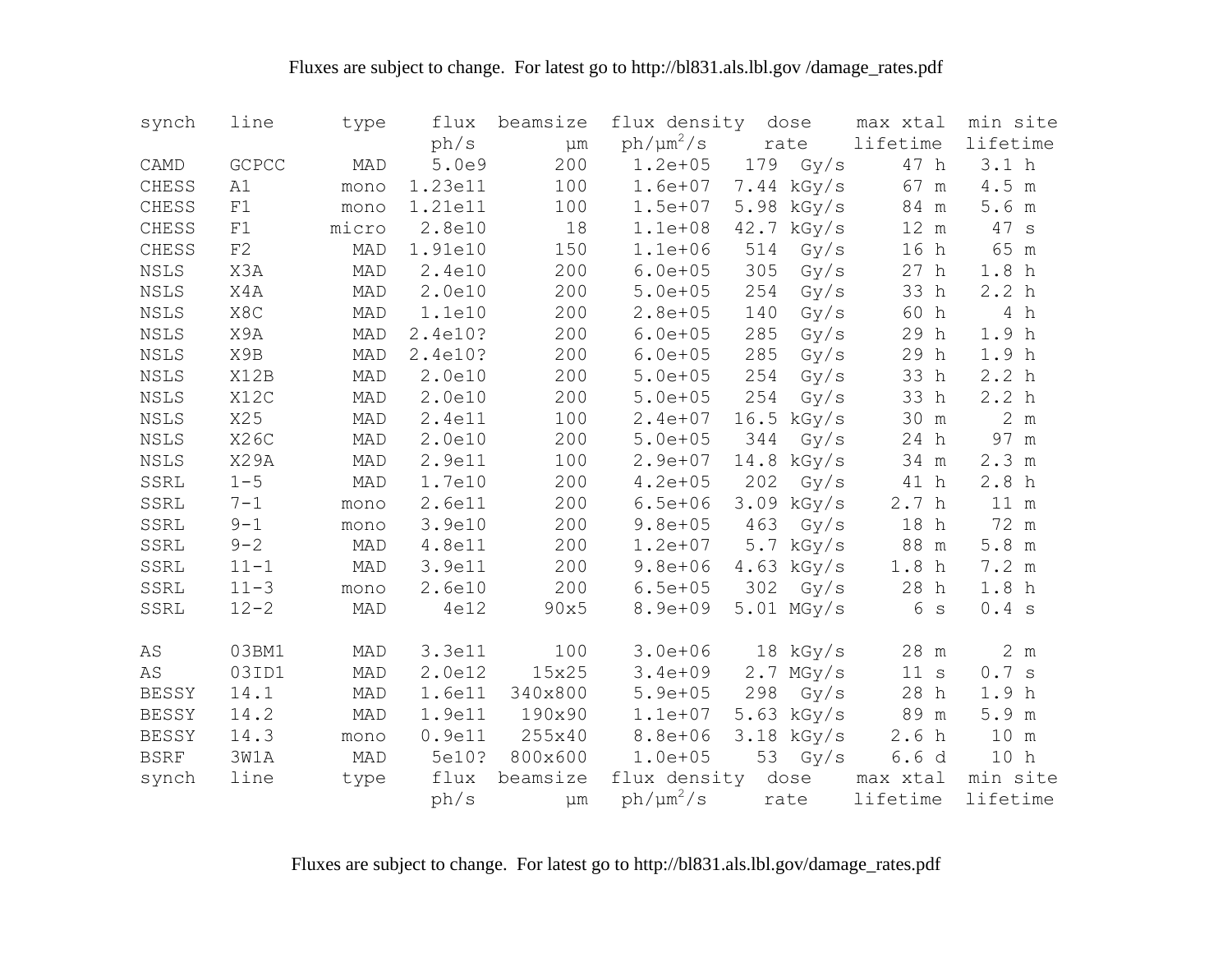| synch          | line        | type | flux   | beamsize      | flux density   |      | dose         | max xtal            | min site         |
|----------------|-------------|------|--------|---------------|----------------|------|--------------|---------------------|------------------|
|                |             |      | ph/s   | $\mu$ m       | $ph/\mu m^2/s$ |      | rate         | lifetime            | lifetime         |
| CLSI           | $08ID-1$    | MAD  | 6.5e12 | 167x500       | 7.8e+07        |      | 43.9 kGy/s   | 11 m                | 46s              |
| DIAMOND        | I02         | MAD  | 1e12   | 100           | $1.0e + 08$    |      | $50.9$ kGy/s | 9.8 m               | 39s              |
| DIAMOND        | I03         | MAD  | 1e12   | 100           | $1.0e + 08$    |      | $50.9$ kGy/s | 9.8 m               | 39s              |
| DIAMOND        | IO4         | MAD  | 1e12   | 100           | $1.0e + 08$    |      | $50.9$ kGy/s | 9.8 m               | 39s              |
| DIAMOND        | I04.1       | MAD  | 1e12   | 100           | $1.0e + 08$    |      | $50.9$ kGy/s | 9.8 m               | 39s              |
| <b>DIAMOND</b> | I24         | MAD  | 1e12   | 8             | $1.6e + 10$    |      | $7.95$ MGy/s | 3.8<br>$\,$ S       | 0.25 s           |
| <b>ESRF</b>    | $ID14-1$    | mono | 1e11   | 200x50        | $1.0e + 07$    |      | $4.08$ kGy/s | $\overline{2}$<br>h | 8.2 m            |
| <b>ESRF</b>    | $ID14-2$    | mono | 1e11   | 100x100       | $1.0e + 07$    |      | $4.06$ kGy/s | 2.1 <sub>h</sub>    | 8.2 m            |
| <b>ESRF</b>    | $ID14-3$    | mono | 4e11   | 700x700       | $8.2e + 05$    | 329  | Gy/s         | 25 h                | 1.7 <sub>h</sub> |
| ESRF           | $ID14-4$    | MAD  | 5e12   | 90x250        | $2.2e + 08$    | 92.5 | kGy/s        | 5.4 m               | 22 s             |
| ESRF           | $ID23-2$    | mono | 4e11   | 10x10         | $4.0e + 09$    |      | $1.32$ MGy/s | 23 s                | 1.5 s            |
| <b>ESRF</b>    | <b>BM14</b> | MAD  | 1.5e10 | 100           | $1.5e + 06$    | 704  | Gy/s         | 12 h                | 47 m             |
| ESRF           | BM30A       | MAD  | 0.5e11 | 300           | $5.6e + 05$    | 275  | Gy/s         | 30 h                | 2 h              |
| LNLS           | W01B-MX2    | MAD  | 6.3e10 | 250x500       | $5.0e + 05$    |      | $1.03$ kGy/s | 8.1 h               | 32 m             |
| MAXLAB         | I711        | MAD  | 6e12   | 300           | $6.7e + 07$    |      | $18.4$ kGy/s | 27 m                | 1.8 m            |
| MAXLAB         | $I911 - 1$  | MAD  | 5e11   | 400x200       | $6.2e + 06$    |      | $6.46$ kGy/s | 77<br>${\rm m}$     | 5.2 m            |
| MAXLAB         | $I911 - 2$  | MAD  | 5e11   | 400x200       | $6.2e + 06$    |      | $6.46$ kGy/s | 77<br>m             | 5.2 m            |
| MAXLAB         | $I911 - 3$  | MAD  | 1e12   | 300           | $1.1e+07$      |      | $5.65$ kGy/s | 88<br>m             | 5.9 m            |
| MAXLAB         | $I911 - 4$  | mono | 5e11   | 400x200       | $6.2e + 06$    |      | $3.18$ kGy/s | 2.6h                | 10 m             |
| MAXLAB         | $I911 - 5$  | mono | 2e11   | 400x200       | $2.5e + 06$    |      | $1.27$ kGy/s | 6.6h                | 26 m             |
| <b>NSRRC</b>   | BL13B1      | MAD  | 4e11   | 200           | $1.3e + 07$    |      | $6.05$ kGy/s | 83 m                | 5.5 m            |
| <b>NSRRC</b>   | BL13C1      | MAD  | 4e10   | 200           | $1.3e + 06$    | 598  | Gy/s         | 14 h                | 56 m             |
| <b>NSRRC</b>   | BL17B1      | MAD  | 4e9    | 200           | $1.3e + 05$    | 71.8 | Gy/s         | 4.8 d               | 7.7 h            |
| PAL/PLS        | 4A          | MAD  |        | 1e12 300x3000 | $1.1e + 06$    | 565  | Gy/s         | 15 h                | 59 m             |
| PAL/PLS        | 6B          | MAD  | 1e11   | 300           | $1.1e + 06$    | 565  | Gy/s         | 15 h                | 59 m             |
| PAL/PLS        | 6C1         | MAD  | 1e11   | 300           | $1.1e + 06$    | 565  | Gy/s         | 15 <sub>h</sub>     | 59 m             |
| synch          | line        | type | flux   | beamsize      | flux density   |      | dose         | max xtal            | min site         |
|                |             |      | ph/s   | um            | $ph/\mu m^2/s$ |      | rate         | lifetime            | lifetime         |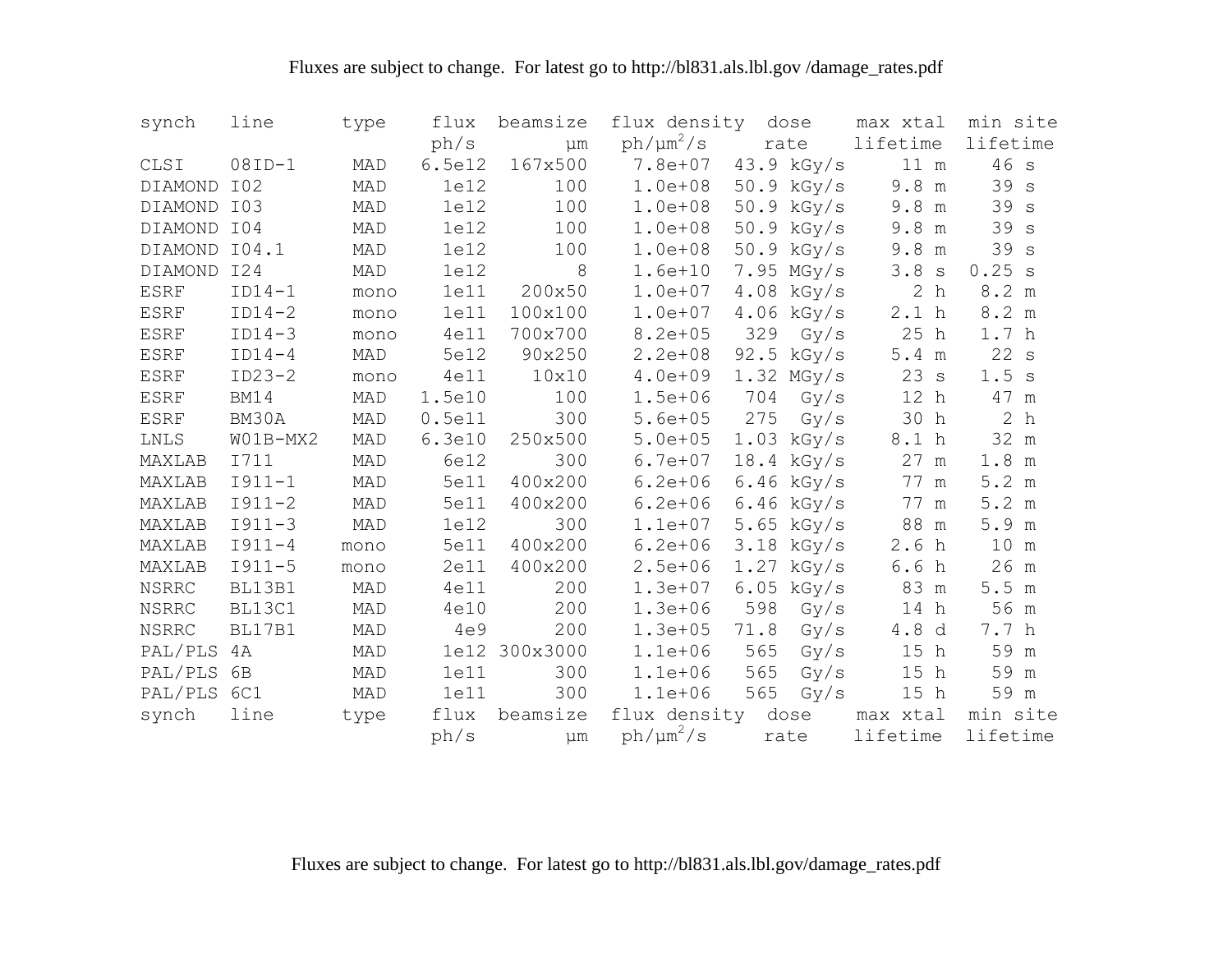| synch          | line     | optic | flux   | beamsize      | flux density dose |      |              | max xtal         | min site         |
|----------------|----------|-------|--------|---------------|-------------------|------|--------------|------------------|------------------|
|                |          |       | ph/s   | μm            | $ph/\mu m^2/s$    |      | rate         | lifetime         | lifetime         |
| ΡF             | BL5A     | MAD   | 2e11   | 200?          | $5.0e + 06$       |      | $2.54$ kGy/s | 3.3 <sub>h</sub> | 13 m             |
| PF             | BL6A     | MAD   | 1e10   | 200?          | $2.5e + 05$       | 127  | Gy/s         | 66 h             | 4.4 h            |
| PF             | BL17A    | MAD   | 6.6e9  | 200?          | $1.6e + 05$       | 83.9 | Gy/s         | 99 h             | 6.6h             |
| PF             | BBL18B   | MAD   | 4.0e10 | 400x500       | $2.0e + 05$       | 102  | Gy/s         | 82 h             | 5.5h             |
| PF             | NW12A    | MAD   | 2e10   | 200?          | $5.0e + 05$       | 254  | Gy/s         | 33 h             | 2.2 <sub>h</sub> |
| SLS/PSI X06SA  |          | MAD   | 4e12   | 85x10         | $4.7e + 09$       |      | $2.39$ MGy/s | 13 s             | 0.84 s           |
| SLS/PSI X06DA  |          | MAD   | 5e11   | 95x45         | $1.2e + 08$       |      | 59.5 kGy/s   | 8.4 m            | 34 s             |
| SLS/PSI X06SA  |          | micro | 1e12   | 25x5          | $8.0e + 09$       |      | $3.8$ MGy/s  | 7.9 s            | 0.53 s           |
| SLS/PSI X10SA  |          | MAD   | 2.5e12 | 50x10         | $5.0e + 09$       |      | $2.54$ MGy/s | 12 s             | 0.79 s           |
| SOLEIL         | $ID-10C$ | MAD   | 5e12   | 250           | 8.0e+07           |      | $40.7$ kGy/s | 12 m             | 49 s             |
| SPRING8 BL12B2 |          | MAD   | 6e10   | 250           | $1.2e + 06$       | 619  | Gy/s         | 13 h             | 54 m             |
| SPRING8 BL24XU |          | MAD   | 1e12   | 1000?         | $1.0e + 06$       | 509  | Gy/s         | 16 h             | 66 m             |
| SPRING8 BL26B1 |          | MAD   | 1e11   | 200?          | $2.5e + 06$       |      | $1.41$ kGy/s | 5.9 h            | 24 m             |
| SPRING8 BL26B2 |          | MAD   | 1e11   | 200?          | $2.5e + 06$       |      | $1.41$ kGy/s | 5.9 <sub>h</sub> | 24 m             |
| SPRING8 BL32B2 |          | MAD   | 1e10   | 200           | $2.5e + 05$       | 127  | Gy/s         | 66 h             | 4.4 h            |
| SPRING8 BL38B1 |          | mono  | 1e11   | 200?          | $2.5e + 06$       |      | $1.27$ kGy/s | 6.6h             | 26 m             |
| SPRING8 BL40B2 |          | SAXS  | 1e11   | 250x200       | $2.0e + 06$       |      | $1.13$ kGy/s | 7.4 h            | 30 m             |
| SPRING8 BL41XU |          | mono  | 1e13   | 25x25         | $1.6e + 10$       |      | $8.14$ MGy/s | 3.7 s            | 0.25 s           |
| SPRING8 BL44B2 |          | MAD   | 1.1e11 | 200?          | $2.8e + 06$       |      | $1.39$ kGy/s | 6<br>h           | 24 m             |
| SPRING8 BL44XU |          | MAD   | 1e12   | 25x25         | $1.6e + 09$       |      | 814 kGy/s    | 37 s             | 2.5 s            |
| SPRING8        | BL45XU   | SAXS  | 3e11   | 400x200       | $3.7e + 06$       |      | $1.91$ kGy/s | 4.4 h            | 17 m             |
| SRS-UK         | PX10.1   | MAD   |        | 1e13 1000x300 | $3.3e + 07$       |      | $17$ kGy/s   | 29 m             | 2 <sub>m</sub>   |
| SRS-UK         | 14.2     | MAD   | 1.4e13 | 300x400       | $1.2e + 08$       |      | $55.4$ kGy/s | 9<br>${\rm m}$   | 36s              |
| synch          | line     | optic | flux   | beamsize      | flux density dose |      |              | max xtal         | min site         |
|                |          |       | ph/s   | $\mu$ m       | $ph/\mu m^2/s$    |      | rate         | lifetime         | lifetime         |

Fluxes are subject to change. For latest go to http://bl831.als.lbl.gov/damage\_rates.pdf